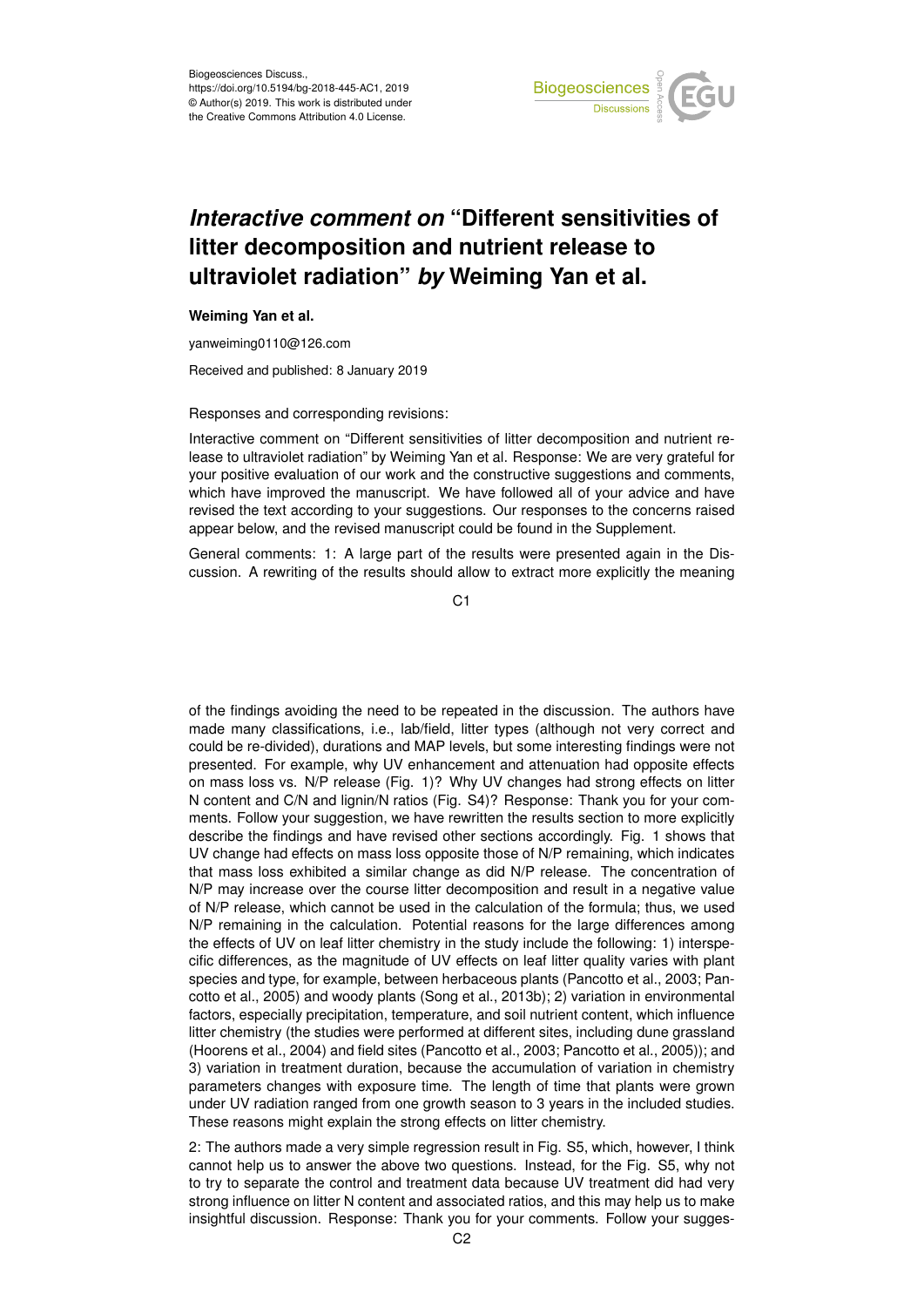tion, we separated the control and treatment data in the revised manuscript (Fig. S8). The results indicated that k decay had a significant correlation with N concentration under both the control and UV-change treatments. Furthermore, the slope of the relationship between k decay and N concentration was larger under UV enhancement than under ambient environment conditions and UV attenuation. We have added this information to the revised manuscript.

3: I remember that the photo-degradation of litter decomposition was found in arid grassland (i.e., Austin 2006 Nature). Yes, the authors compared the decomposition rate and MAP, and from that figure, the regression results were interesting, particularly in arid areas with low precipitation. However, it was much different when the MAP reached at 1400 mm, so I think the regression results can be presented as bars with different categories (i.e., MAP ranging from 0-50 mm, 50-100 mm, etc.). Of course, the previous Figure 5 can be presented in Supplementary Information. Response: Thank you for your suggestion. According to your suggestion, we have presented the results as bars rather than in a regression plot and have added the comparison of k decay between the control and UV-attenuation treatments. The results showed the UV attenuation had a significant effect at precipitation levels ranging from 100 to 200 mm and from 1400 to 1500 mm. Moreover, we moved the original Fig. 5 to Supplementary Information (Fig. S6).

4: Following the above question, photo-degradation of litter decomposition may be observed in grasslands in arid ecosystems in previous years, but in recent years, there were many studies conducted in forests. Therefore, why not divide the litter type to more specific classifications (i.e., grass, herb, broad-leaved and needle foliage) corresponding to the ecosystem types (grasslands vs. forests)? By the way, I think just use "herb" in grasslands was not correct and the authors should carefully distinguish grass and herb. Response: Thank you for your comment. According to your suggestion, we have divided the litter types according to ecosystem and have added the results for specific groups (i.e., grasses, herbs, and broad-leaved and needle-leaved plants) in

C3

Supplementary Information (Fig. S5). In addition, associated content has been added to the revised manuscript.

Detailed comments 5. Line 30. "weight loss"? And why not "mass loss"? The latter one is more widely used in litter decomposition studies. Response: Thank you for your suggestion. We have replaced 'weight loss' with 'mass loss' in the manuscript and figures.

6. Line 222. The authors declare that "UV-(A+B) attenuation: : : but showed LITTLE effect: : :"; however, "UV-B enhancement: : : showed SIGNIFICANT effect" (line 221). I think the authors should change the presentation. In fact, the RR for UV-(A+B) attenuation was less than - 0.25, but that for UV-B enhancement was only 0.04, so why did the authors say UV-B enhancement had SIGNIFICANT effect whereas UV-(A+B) attenuation has LITTLE effect? In fact, the RR for UV-B enhancement maybe not significant (overlap with zero) if the sample size was smaller. Response: Thank you for your comment. We have merged the UV-B and UV-(A+B) results into the category UV attenuation in Fig. 1 as proposed by Reviewer #2, and we have moved the original UV-B and UV-(A+B) results to the supporting information (Fig. S2). The text has been revised as follows: 'As expected, UV enhancement and attenuation showed opposite effects on mass loss and nutrient release. UV enhancement and attenuation showed significant effects on k decay, with RRs of 0.09 and -0.41 (Fig. 1), respectively; furthermore, UV-B enhancement and attenuation showed significant effects on mass loss, with RRs of 0.04 and -0.35, respectively. UV enhancement promoted N and phosphorus (P) release, with RRs of -0.16 and -0.08 of N and P remaining, respectively. UV attenuation showed the opposite effects on N and P remaining, with RRs of 0.08 and 0.10. The effects of changes in UV radiation on C and lignin release were not significant. Both UV-(A+B) and UV-B attenuation showed similar effects on mass loss and N and P release (Fig. S2)'.

7. Lines 223-225. The authors declared that the RR was greater for k decay compared with mass loss, but I think the authors should treat the k decay and mass loss results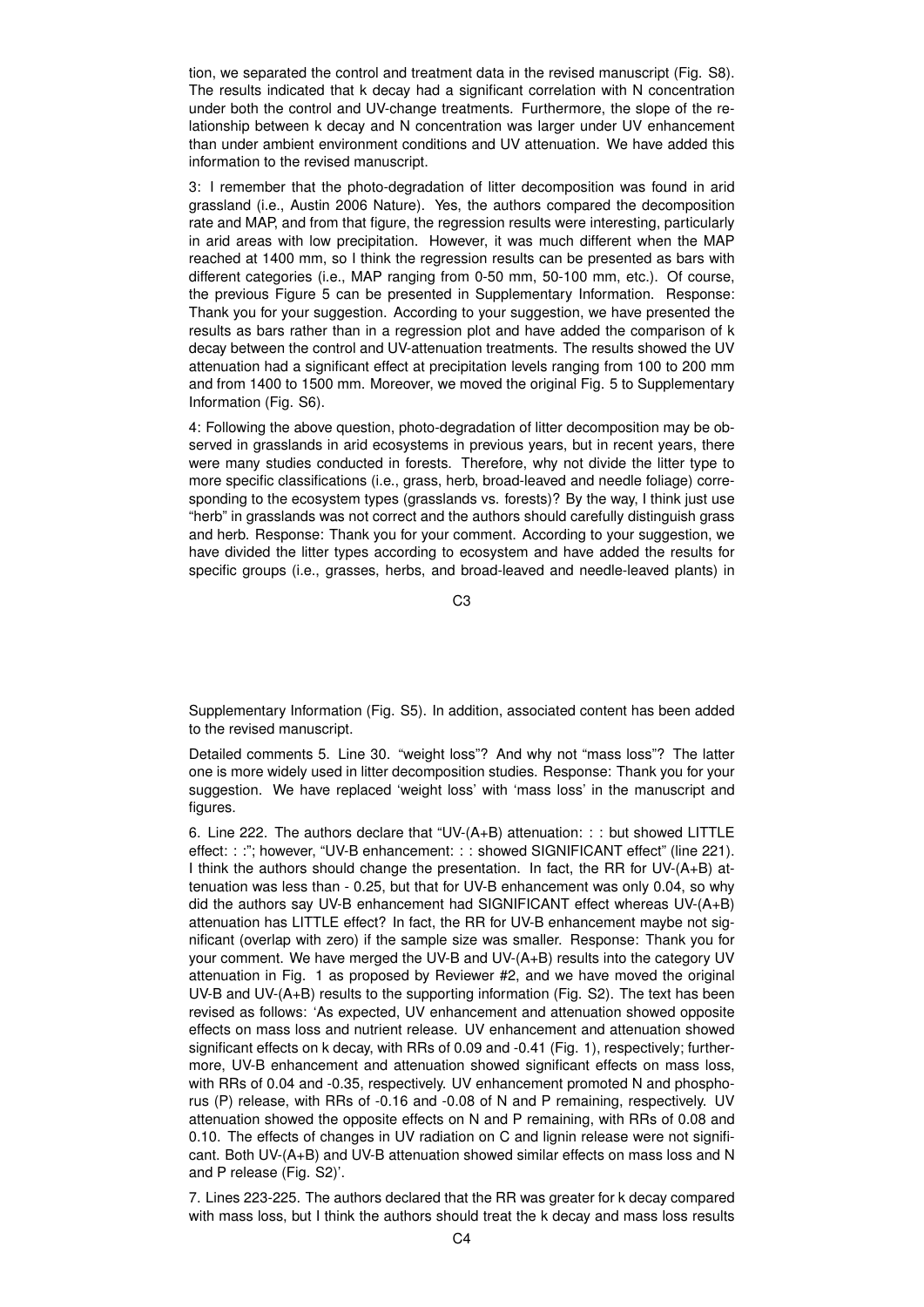with caution. There are at least two reasons: First, both the k decay (assumed that the exponential models were used) and mass loss reflect one thing. Second, the sample size for UV-B attenuation on  $k$  decay was very small  $(n=4)$ , so its confidence was not strong, and this result may be excluded in some cases. Therefore, I think using other sentences (i.e., Similarly, k decay: : :) would be better than ": : : greater than : : :". Response: Thank you for your comment. We agree with your statement that both k decay and mass loss reflect one thing. Following your suggestion, we have revised the sentence to ' UV enhancement and attenuation showed significant effects on k decay, with RRs of 0.09 and -0.41 (Fig. 1), respectively; furthermore, UV-B enhancement and attenuation showed significant effects on mass loss, with RRs of 0.04 and -0.35, respectively.'

8 Line 225. Why the authors did not present some results on N and P release directly? That will be very interesting because it seems that UV-B enhancement and attenuation showed opposite effects on N/P release relative to on mass loss/k rate. And then C and lignin. Response: Thank you for your comment. Fig. 1 shows that UV change had effects on mass loss opposite those of N/P remaining, which indicates that mass loss exhibited a similar change as did N/P release. We originally planned to show the N/P release results. However, the concentration of N/P may increase over the course litter decomposition and result in a negative value of N/P release, which cannot be used in the calculation of the formula; thus, we used N/P remaining in the calculation.

9. Line 225. I think "no effect" was not a very good word if we have other choice. Why not "the effects were not significant"? Response: Thank you for your suggestion. We have revised this sentence to 'The effects of changes in UV radiation on C and lignin release were not significant' in the revised manuscript.

10. Line 257. "UV enhancement had NO effect on the weight loss in the first four months"? I am confused why some RRs were not significant (marked in gray) but the 95% CI did not overlap with zero. This problem can be found in many figures. Please check it. Response: Thank you for your comment. We apologize for the misunder-

 $C<sub>5</sub>$ 

standing regarding the values in the figures. It is true that an RR was considered significant when its 95% confidence interval (CI) did not overlap with zero. The value in the figure indicates the weighted response ratio, and the error bar represents the standard error, not the 95% CI.

11. Figure 267-268. What is "control treatment"? "Control + treatment"? From Figure 1, UV treatment had very strong influence on k rate, so have you tried to compare the relationships between MAP and k rate under control and treatment conditions separately? Just like Figure 6. Response: Thank you for your comment. In the control treatment, litter decomposition was occurring under ambient environment conditions, without the enhancement or attenuation of UV. Our aims were to explore the relationship between k decay and MAP under ambient conditions and determine whether the effect of UV attenuation on k decay is affected by MAP. In addition, the first figure displays the relationship between k decay and MAP, and the later one shows the relationship between the RR of decay and MAP; we cannot compare these two regression equations due to their different parameters.

12. Lines 275-278. I am confused that how can the authors conclude that : : : was more sensitive than  $:$   $:$   $:$  The slopes >1? Or compared with the 1:1 lines in Figure 6? Response: Thank you for your comment. We apologize for the lack of clarity. We have revised the text to 'Various effects of changes in UV radiation on the RRs of remaining nutrients and weight remaining were found (Fig. 6). The slope of the RRs of remaining C and N and the weight remaining under UV attenuation were 1.31 and 1.23, respectively, however, the effects of both UV enhancement and UV attenuation on the relationships between each of C, N and P and mass loss relative to the ambient environment were not significant (p>0.05). Interestingly, UV enhancement significantly promoted lignin release compared with mass loss (p<0.01).'

13. Lines 284-289. It seems that this sentence was redundant here because this has been presented in the Introduction. We should focus on the most important findings, and some general sentences, i.e., litter decomposition is a complex process regulated